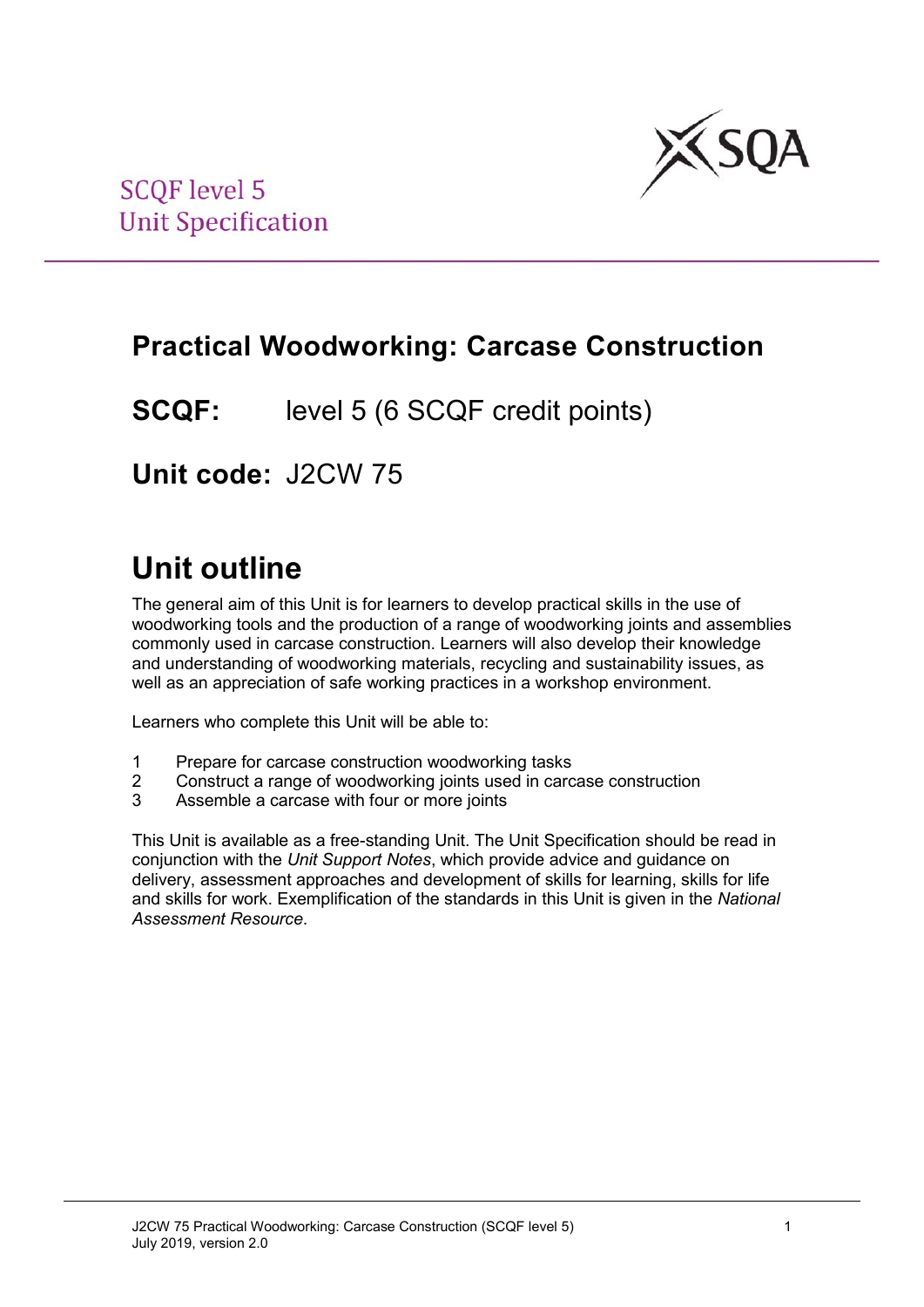### **Recommended entry**

Entry to this Unit is at the discretion of the centre. However, learners would normally be expected to have attained the skills, knowledge and understanding required by the following or equivalent qualifications and/or experience:

♦ National 4 Practical Woodworking Course or relevant Units

### **Equality and inclusion**

This Unit Specification has been designed to ensure that there are no unnecessary barriers to learning or assessment. The individual needs of learners should be taken into account when planning learning experiences, selecting assessment methods or considering alternative evidence. For further information, please refer to the *Unit Support Notes.*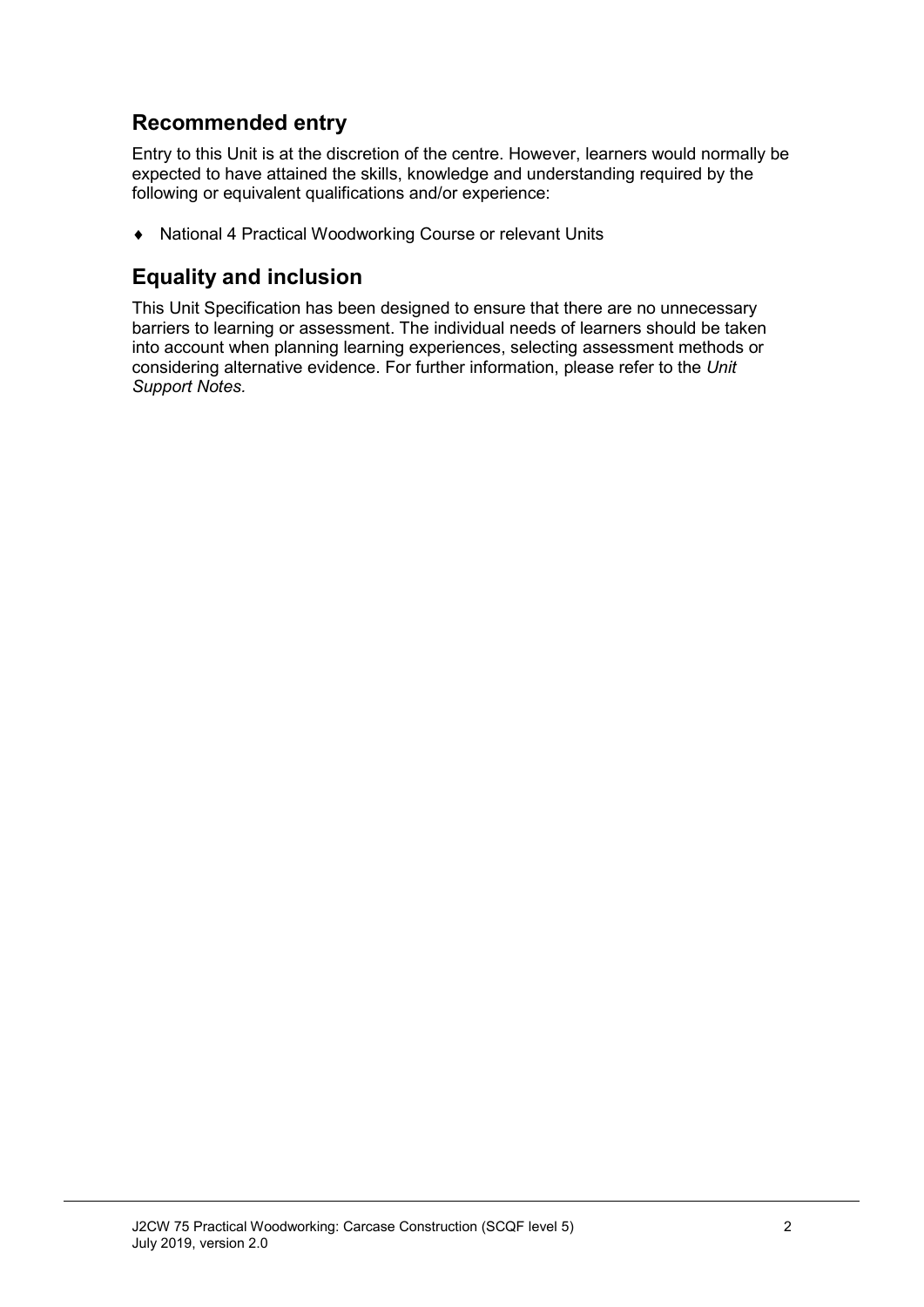# **Standards**

## **Outcomes and assessment standards**

### **Outcome 1**

The learner will:

#### **1 Prepare for carcase construction woodworking tasks by:**

- 1.1 Selecting woodworking tools, equipment and materials appropriate for tasks<br>1.2 Confirming that woodworking tools and equipment are in good condition and
- 1.2 Confirming that woodworking tools and equipment are in good condition and safe working order before, during and after use
- 1.3 Adjusting tools, where necessary, following safe working practices<br>1.4 Using correct names and terminology when referring to woodworki
- Using correct names and terminology when referring to woodworking tools, equipment, materials and processes

#### **Outcome 2**

The learner will:

#### **2 Construct a range of woodwork joints used in carcase construction by:**

- 2.1 Marking out joints to within specified tolerance<br>2.2 Constructing joints such that joint gaps do not
- 2.2 Constructing joints such that joint gaps do not exceed specified tolerance<br>2.3 Using tools and equipment safely and correctly
- Using tools and equipment safely and correctly

### **Outcome 3**

The learner will:

#### **3 Assemble a carcase with four or more joints by:**

- 3.1 Checking materials supplied against a cutting list
- 3.2 Marking out the component parts in accordance with working drawings and within specified tolerance
- 3.3 Assembling the component parts such that joint gaps and overall sizes are within specified tolerance
- 3.4 Working in accordance with recognised procedures and safe working practices
- 3.5 Carrying out good practice in terms of sustainability and recycling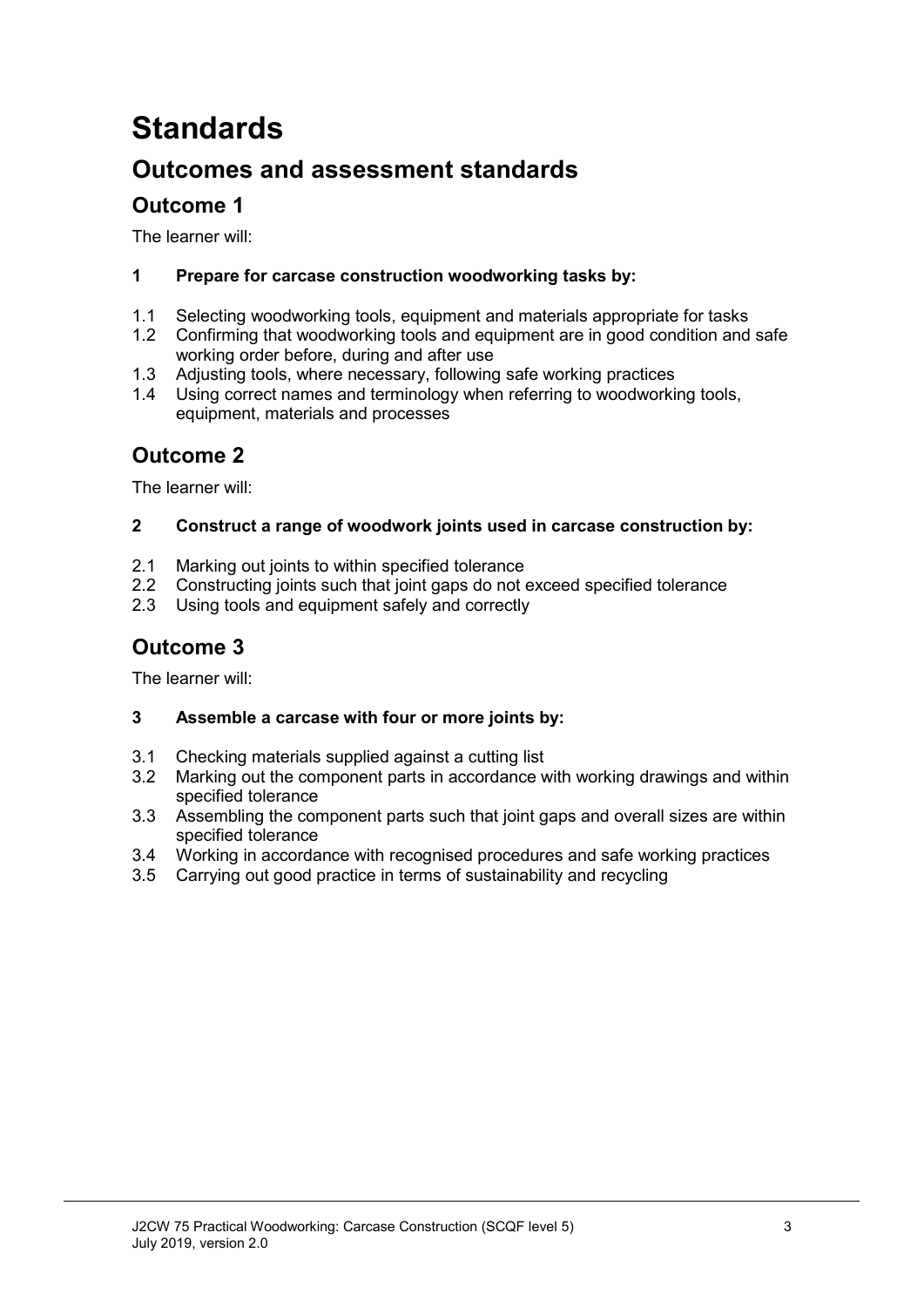## **Evidence Requirements for the Unit**

Assessors should use their professional judgement, subject knowledge and experience, and understanding of their learners, to determine the most appropriate ways to generate evidence and the conditions and contexts in which they are used.

Evidence may be presented for individual Outcomes, or gathered for the Unit. If the latter approach is used, it must be clear how the evidence covers each Outcome.

For this Unit, learners will be required to provide evidence of:

- ♦ knowledge and understanding of practical woodworking tools, equipment, materials and processes
- ♦ practical skills in carcase construction
- ♦ knowledge and understanding of sustainability issues and good practice in recycling in practical woodworking activities and environments
- the ability to work in accordance with recognised procedures and safe working practices

For Outcome 1, woodworking tools and equipment includes those for:

- ♦ marking out
- ♦ bench work
- ♦ cramping

For Outcome 1, woodworking materials include:

- ♦ a variety of common softwoods and hardwoods, as available
- ♦ a variety of manufactured boards, as available
- $\bullet$  adhesives and sundry fixings

For Outcome 2, learners must produce a range of three basic joint types from the following list:

- ♦ butt joints
- ♦ corner rebates
- ♦ housing joints (including through and stopped)
- ♦ dowel joints

and using nails, screws fixings and adhesives as required and appropriate.

For Outcome 3, learners must produce a carcase construction with four or more joints, using one or more of the basic joint types from the above list, but excluding butt joints.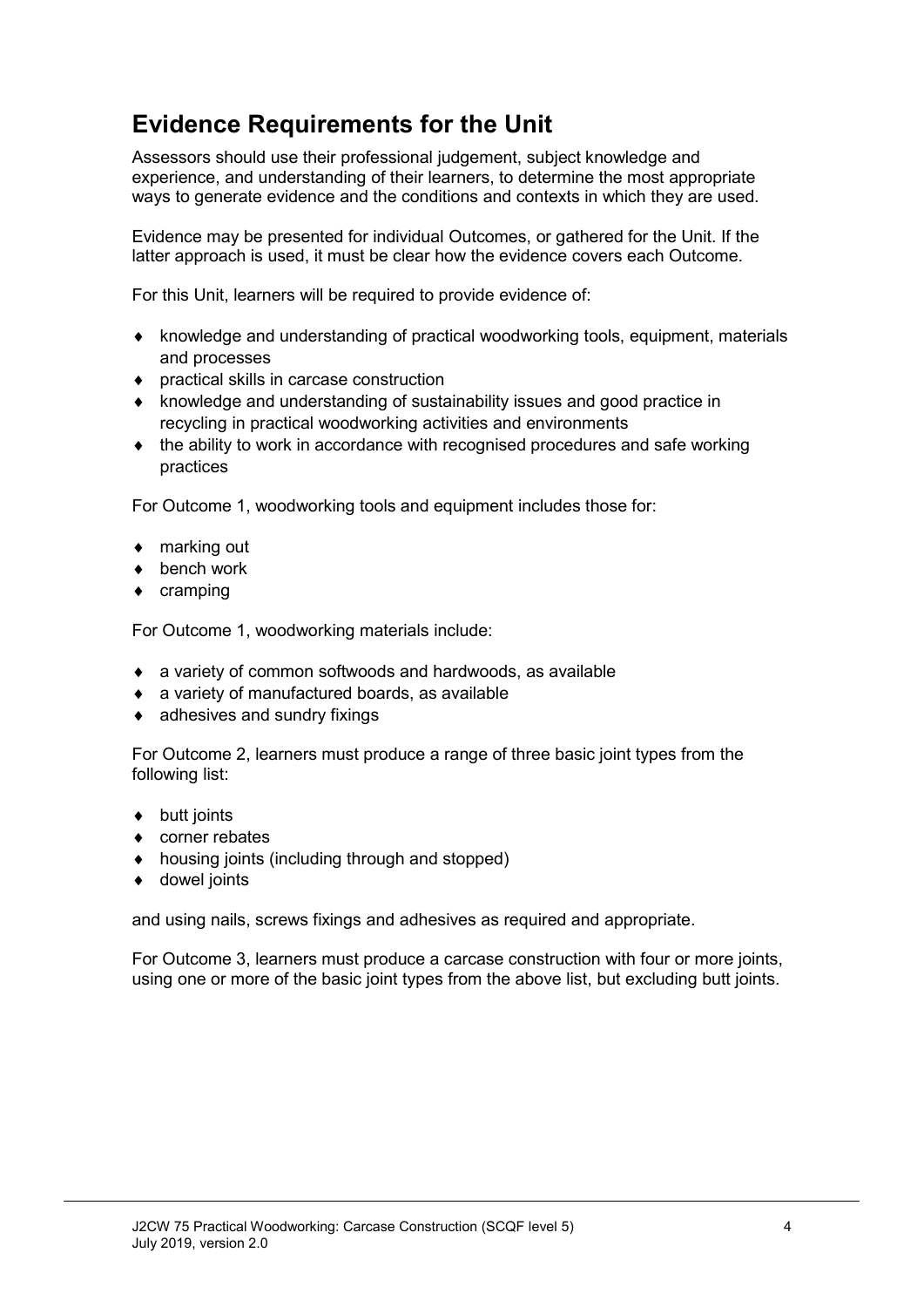It is assumed that the joints and carcases in this Unit are readily portable. The specified tolerances referred to in the Assessment Standards are:

| <b>Operation</b>                            | <b>Tolerance</b> |
|---------------------------------------------|------------------|
| Marking out                                 | ±1mm             |
| Constructing — joint gaps not to exceed     | ±1mm             |
| Carcase construction — overall sizes within | ±3mm             |

Exemplification of assessment for this Unit is provided in the *Unit Assessment Support*. Advice and guidance on possible approaches to assessment is provided in the *Unit Support Notes*.

## **Assessment standard thresholds**

If a candidate successfully meets the requirements of the specified number of Assessment Standards they will be judged to have passed the Unit overall and no further re-assessment will be required.

The specific requirements for this Unit is as follows:

♦ 8 out of 12 Assessment Standards must be achieved.

It should be noted that there will still be the requirement for candidates to be given the opportunity to meet all Assessment Standards. The above threshold has been put in place to reduce the volume of re-assessment where that is required.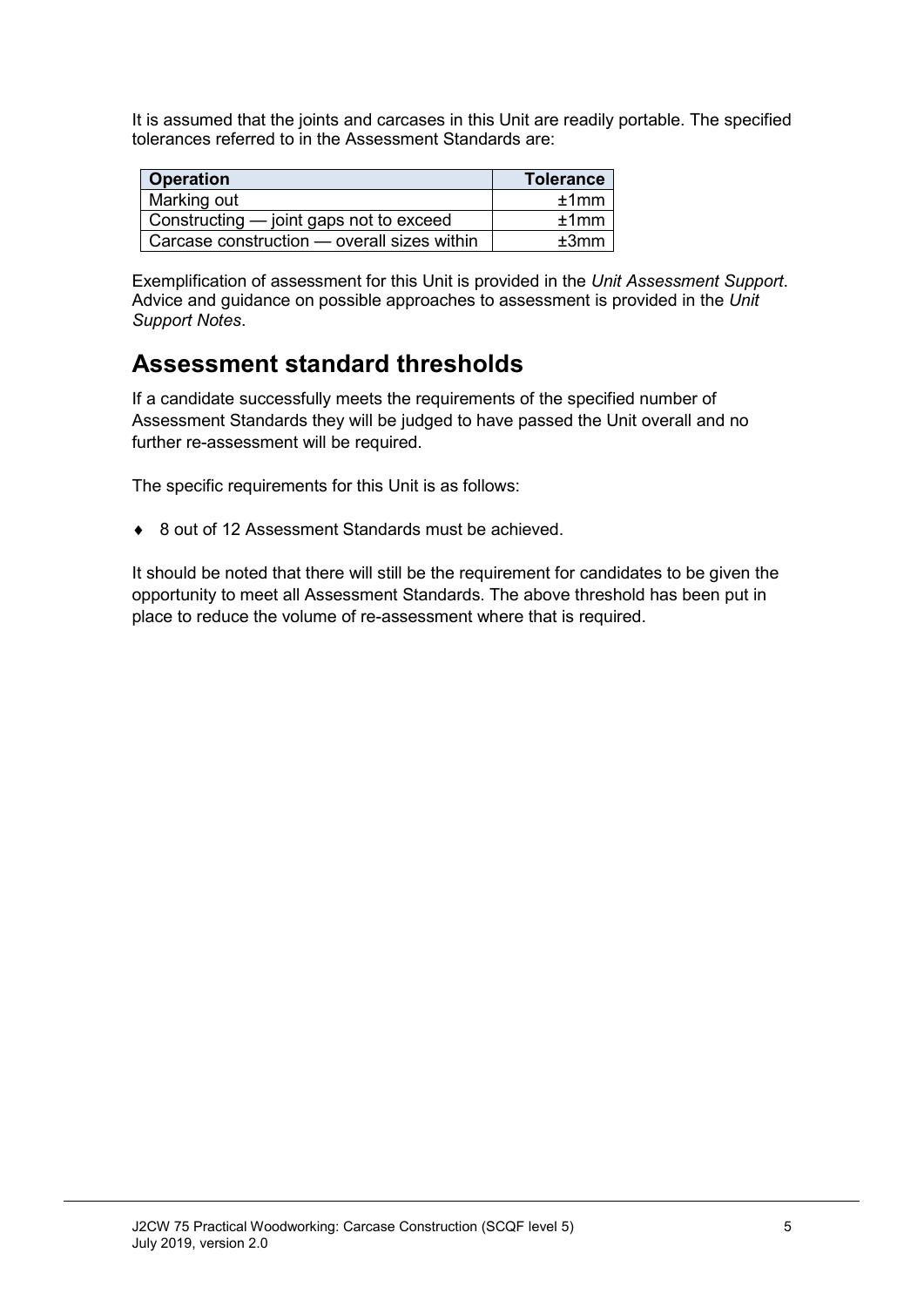# **Development of skills for learning, skills for life and skills for work**

It is expected that learners will develop broad, generic skills through this Unit. The skills that learners will be expected to improve on and develop through the Unit are based on SQA's *Skills Framework: Skills for Learning, Skills for Life and Skills for Work and* drawn from the main skills areas listed below. These must be built into the Unit where there are appropriate opportunities.

#### **2 Numeracy**

2.2 Money, time and measurement

#### **4 Employability, enterprise and citizenship**

- 4.3 Working with others
- **5 Thinking skills**
- 5.3 Applying
- **Creating**

Amplification of these is given in SQA's *Skills Framework: Skills for Learning, Skills for Life and Skills for Work.* The level of these skills should be at the same SCQF level of the Unit and be consistent with the SCQF level descriptor. Further information on building in skills for learning, skills for life and skills for work is given in the *Unit Support Notes.*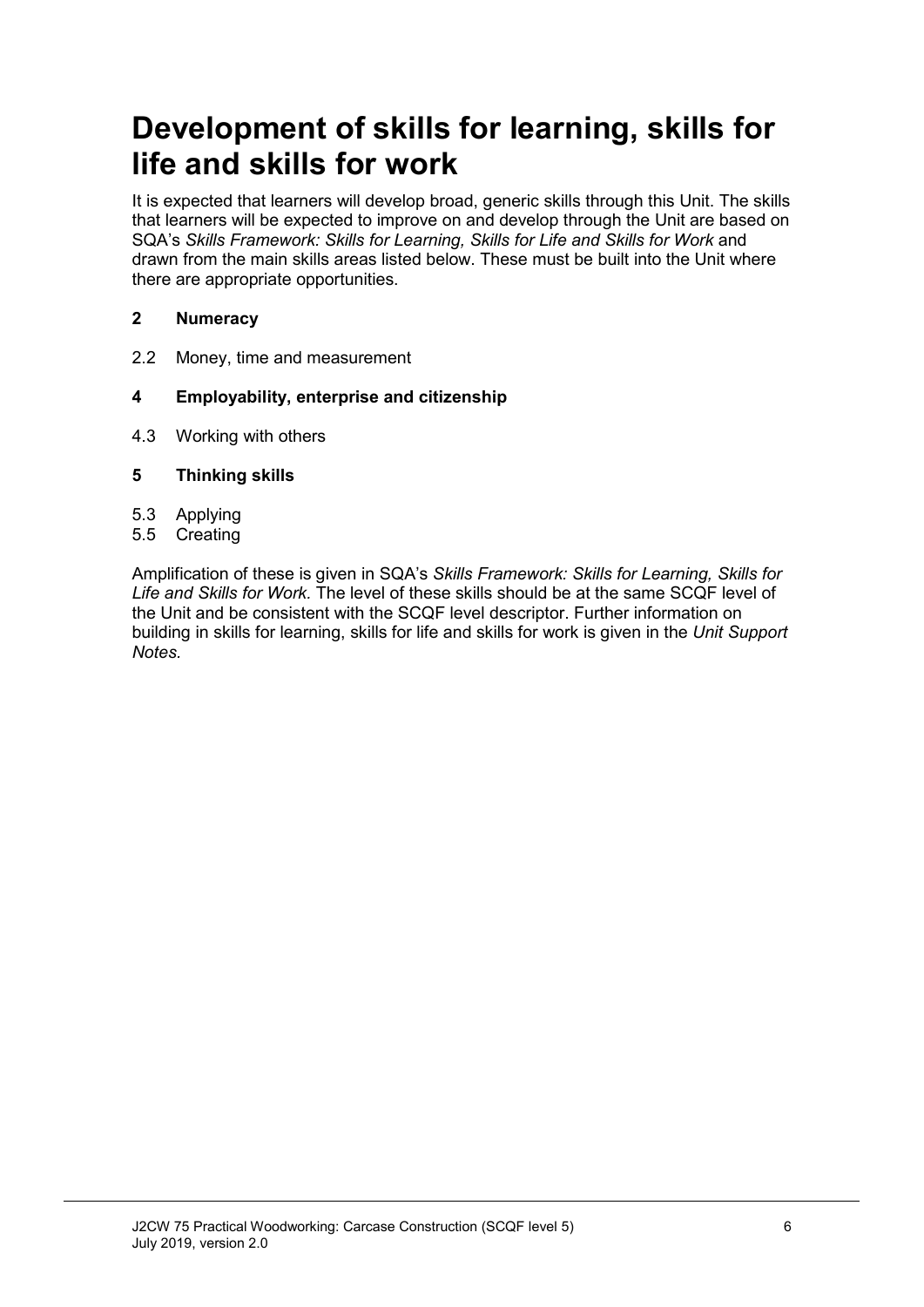# **Appendix: unit support notes**

These support notes provide advice and guidance on approaches to delivering and assessing this unit. They are intended for teachers and lecturers who are delivering this unit. They should be read in conjunction with:

- ♦ the *unit specification*
- ♦ the *unit assessment support packs (UASP)*

| <b>Measuring and</b><br>marking out                             | Rule, tape measure, try-square, marking gauge, templates,<br>marking knife, mortise gauge, cutting gauge, sliding bevel,<br>dove-tail template, outside calipers.                                                                                                                                                                                                                                                                                                                               |  |  |
|-----------------------------------------------------------------|-------------------------------------------------------------------------------------------------------------------------------------------------------------------------------------------------------------------------------------------------------------------------------------------------------------------------------------------------------------------------------------------------------------------------------------------------------------------------------------------------|--|--|
|                                                                 | Units of measurement                                                                                                                                                                                                                                                                                                                                                                                                                                                                            |  |  |
| <b>Reading and</b><br>interpreting<br>drawings and<br>documents | Working drawings, pictorial drawings, diagrams, cutting lists<br>Knowledge and understanding of orthographic projection<br>scale, dimensioning (linear, angular (45°) and ratio<br>dimensioning, radial and diameter) and basic drawing<br>conventions including: line types, centre lines and hidden<br>detail.                                                                                                                                                                                |  |  |
| <b>Materials</b>                                                | Softwoods (white and red pine, cedar and larch)                                                                                                                                                                                                                                                                                                                                                                                                                                                 |  |  |
|                                                                 | Hardwoods (ash, oak, beech, mahogany/meranti)                                                                                                                                                                                                                                                                                                                                                                                                                                                   |  |  |
|                                                                 | Manufactured boards and veneered manufactured boards<br>(chipboard, plywood, MDF and blockboard)                                                                                                                                                                                                                                                                                                                                                                                                |  |  |
| <b>Bench work</b>                                               | saws (tenon, coping, rip, cross-cut and panel)<br>٠<br>chisels (bevelled edge, mortise and firmer)<br>mallet<br>hammers<br>pincers<br>planes (jack, smoothing, plough, bull-nose, rebate,<br>combination)<br>hand drills and braces<br>screwdrivers<br>sawing board/bench hook<br>hand router<br>spoke shave<br>bradawl<br>other common bench tools<br>Knowledge and understanding of tool care and<br>maintenance: reporting faults, setting a plane, honing a<br>chisel, honing a plane iron. |  |  |
| <b>Cramping</b>                                                 | cramps (sash, G, quick release, mitre, band)<br>string and block<br>other cramping devices                                                                                                                                                                                                                                                                                                                                                                                                      |  |  |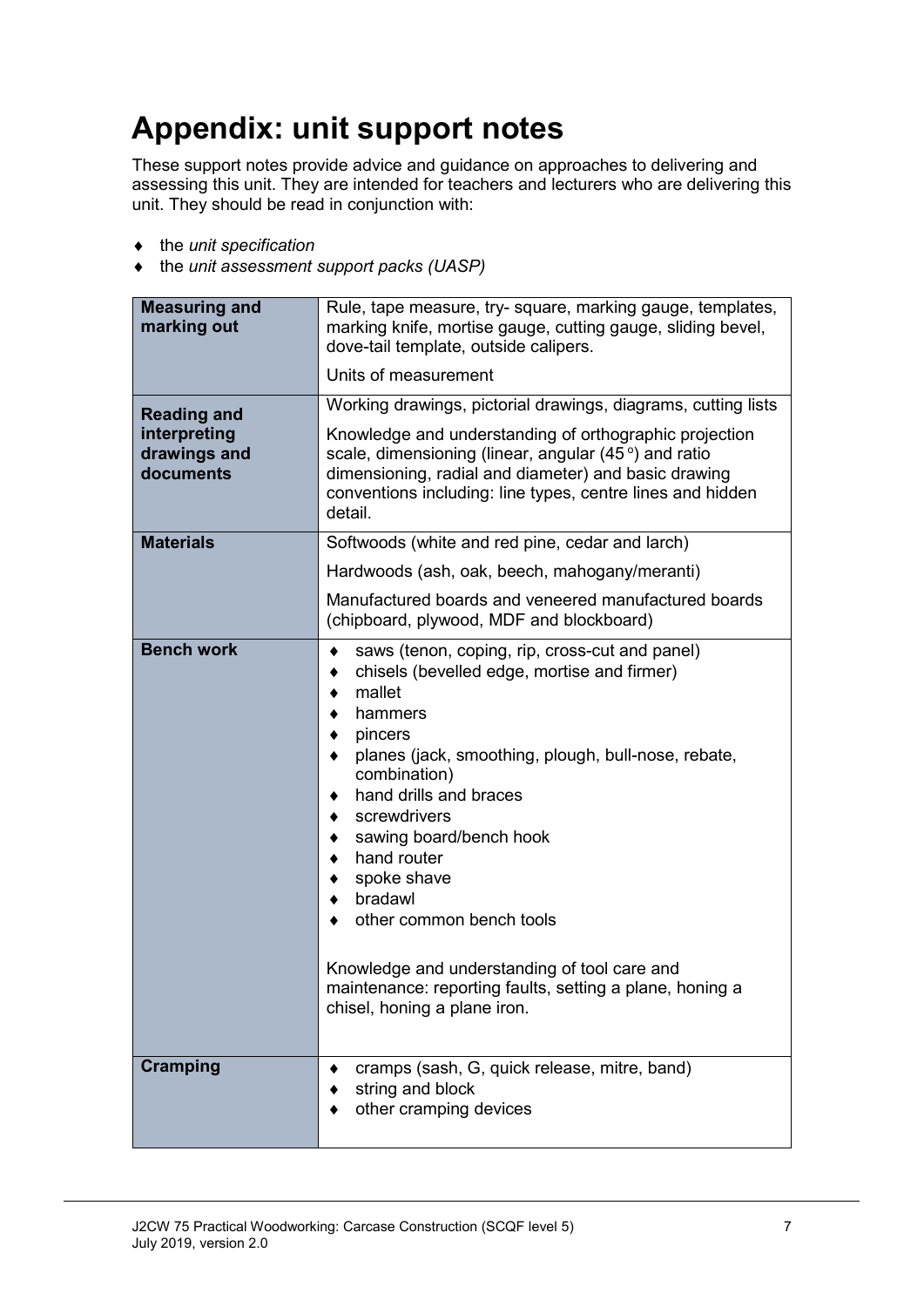| <b>Carcase jointing</b>                             | Carcase joints:                                                                                                                                                                                                        |  |  |
|-----------------------------------------------------|------------------------------------------------------------------------------------------------------------------------------------------------------------------------------------------------------------------------|--|--|
| techniques                                          | butt<br>corner rebates<br>through housing<br>stopped housing<br>dowel                                                                                                                                                  |  |  |
|                                                     | Selecting appropriate joint types for given scenarios.                                                                                                                                                                 |  |  |
| <b>Mechanical fixing</b><br>and adhesive<br>bonding | Common nails (round and oval brad), pins, screws<br>(roundhead and countersunk)<br>Proprietary carcase construction fixings<br>♦ Knock down fixings<br>Proprietary wood adhesives and glues (interior and<br>exterior) |  |  |
| Safe working<br>practices                           | Good practices and safe systems for general workshop and<br>individual activities as appropriate<br><b>Personal Protective Equipment</b>                                                                               |  |  |
| <b>Recycling and</b><br>sustainability              | Best practice in selecting materials appropriate for use<br>Understanding and following workshop recycling practices<br>and processes                                                                                  |  |  |